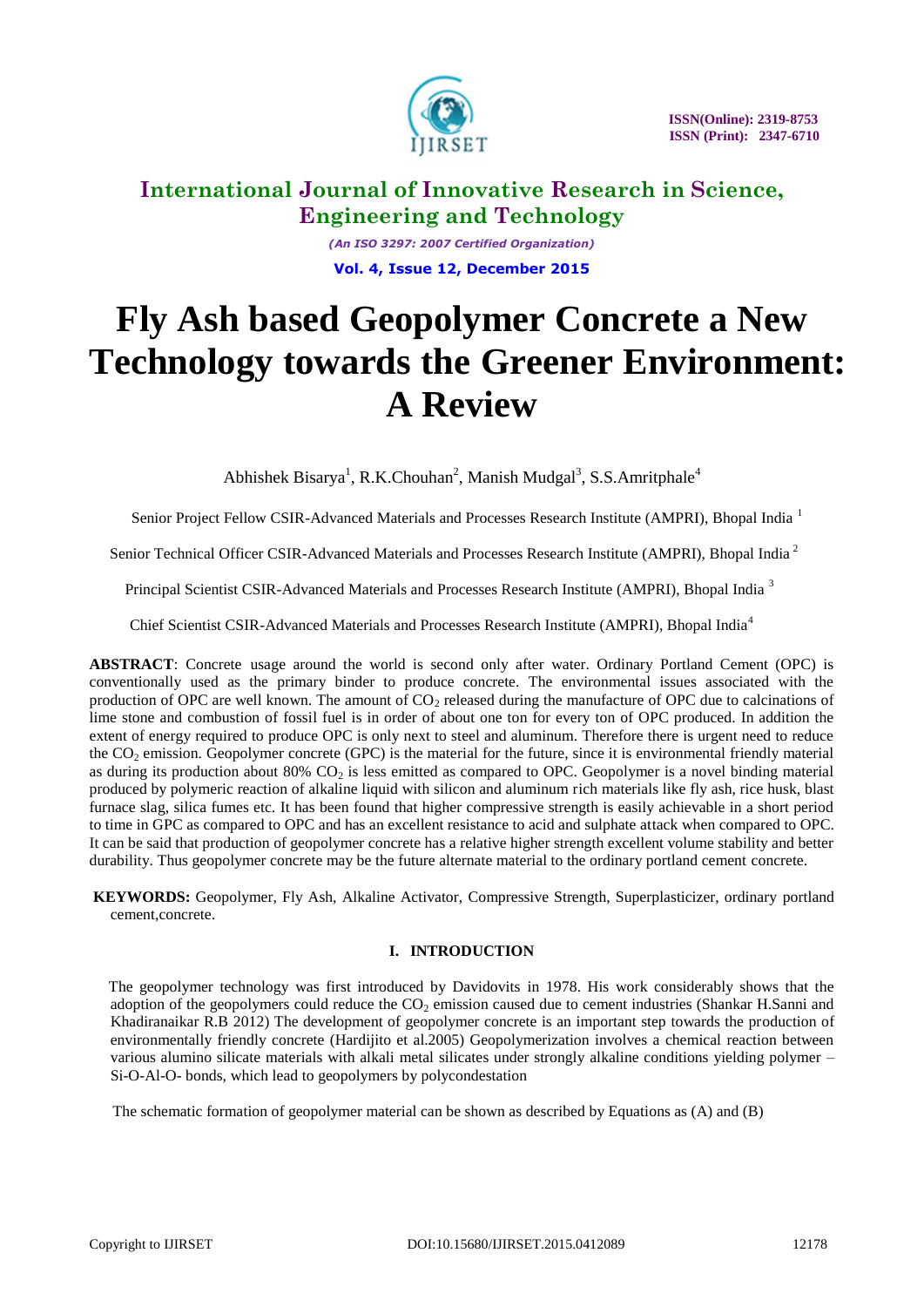

*(An ISO 3297: 2007 Certified Organization)*

### **Vol. 4, Issue 12, December 2015**

 $n(Si<sub>2</sub>O<sub>5</sub>, Al<sub>2</sub>O<sub>2</sub>)+2nSiO<sub>2</sub>+4nH<sub>2</sub>O+NaOH$  or KOH  $\blacktriangleright$  Na<sup>+</sup>,K<sup>+</sup> + n(OH)<sub>3</sub>-Si-O-Al<sup>-</sup> -O-Si-(OH)<sub>3</sub>(A)  $(Si-A1$  materials)  $(OH)$ <sub>2</sub>

(Geopolymer precursor)

 (Equation 1)  $n(OH)_3$ -Si-O-Al<sup>-</sup>-O-Si- $(OH)_3$ + NaOH or KOH  $\blacktriangleright$  (Na+,K+)-(-Si-O-Al<sup>-</sup>  $\left\{ \begin{array}{c} \begin{array}{c} \text{Al}^{\cdot} \text{-O-Si-O-} \end{array} \\ \begin{array}{c} \begin{array}{c} \text{Al}^{\cdot} \end{array} \end{array} \right\} \end{array}$  $(OH)_2$  0 0 0

> ( Geopolymer backbone) (Equation 2)

………Eq as (A) and (B) (Panias.D and Giannopoulou.I 2004)

To date the exact mechanism of setting and hardening of geopolymer material is not clear. However, most proposed mechanism consist of the chemical reaction may comprise the following steps.

- Dissolution of Si-Al atoms from the source material through the action of hydroxide ions.
- Transportation or orientation or condensation of precursor ions into monomers.

- Setting or polycondestion/ polymerization of monomers into polymeric structures.

However, these three steps can overlap with each other and occur simultaneously thus making it difficult to isolate and examine each of them separately (Chanh Van Nguyen et al 2008)

### **II. CONSTITUENTS OF GEOPOLYMER CONCRETE**

There are two main constituents of geopolymers namely the source material and the alkaline liquids. The source material for geopolymers should be rich in silicon (Si) and aluminum (Al).These could be materials such as fly ash, silica fume, rice husk, red mud etc. (Motorwala Ammar et al.2013)

### **A) Fly Ash**

As reported by Nawaz(2013) fly ash is a byproduct material generated by thermal power plants from combustion of Pulverized coal. Presently the annual production of fly ash in India is about 112 million tones and is expected to cross 225 million tons by the year 2017. When pulverized coal is burnt to generate heat the residue contains 80% Fly Ash and 20% bottom ash. If not managed properly Fly Ash disposal in sea/rivers/ponds can cause damage to aquatic life also. Slurry disposal lagoons/settling tanks can become breeding grounds for mosquitoes and bacteria. It can also contaminate the underground water resources with traces of toxic metals present in Fly Ash. In developed countries more than 80% fly ash is used in various fields where in India very less percentages in various segments. It was reported by Alam and Akhtar(2011) that fly ash is one such example that has been treated as waste materials in India till decade back and has now emerged not only as a resource material but also as an environment savior.

### **B) Alkaline liquids**

The most common alkaline liquid used in geopolymerization is a combination of sodium hydroxide (NaOH) or potassium hydroxide (KOH) and sodium silicate or potassium silicate. (Davidovits 1999; Palomo et al 1999; Barbosa et al 2000; Xu and Van Deventer 2000; Swanepoel and Strydon 2002; Xu and Van Deventer 2002). Alkaline liquid plays an important role in polymerization process. Reactions occur at high rate when the alkaline liquid contains soluble silicate either sodium or potassium silicate compared to the use of only alkaline hydroxides. (Palomo et al.1999)

 Xu and Van Deventer (2000) confirmed that the addition of sodium silicate to the sodium hydroxide solution as the alkaline liquid enhanced the reaction between the source material and the solution. Furthermore after a study of geopolymeriszation of sixteen natural Al-Si minerals they found that generally the NaOH solution caused a higher extent of dissolution of minerals than the KOH solution.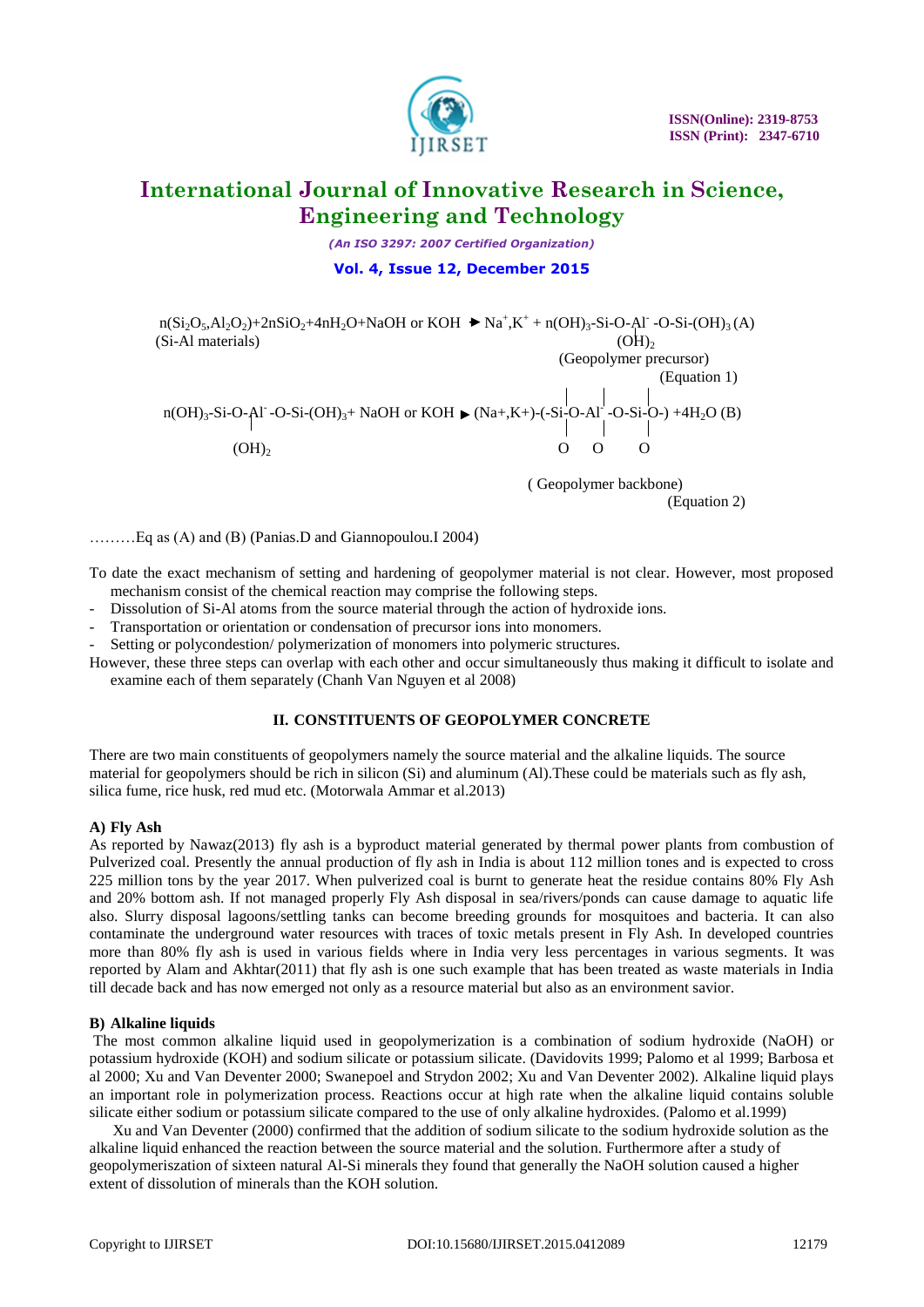

*(An ISO 3297: 2007 Certified Organization)*

### **Vol. 4, Issue 12, December 2015**

#### **C) Coarse and fine aggregates**

Conventionally locally available coarse and fine aggregates may be used for the production of geopolymer concrete.

#### **D) Superplasticizer**

In order to improve the workability of fly ash based geopolymer concrete high range water reducing superplasticizer are used. According to the Fiat et al. (2013) superplasticizer are high range water reducers. Their use permits the reduction of water to the extent of 30% without reducing workability. Thus the superplasticizer produces a homogenous cohesive concrete without any tendency of segregation and bleeding. The superplasticizer are synthetic water soluble organic substances that significantly reduce(upto 40%) the amount of water needed to achieve a certain consistency of concrete.

The various superplasticizer that are used for conventional cement concrete are-

- (i) Sulfonated melamin formaldehyde
- (ii)Sulfonated naphthalene formaldehyde
- (iii) Modify lignosulphonates
- (iv) Polyether polycarboxylates

#### **III. LITERATURE SURVEY**

 In the year 1978 word geopolymer was coined by Davidovits For the chemical designation of geopolymers based on silico-aluminates, poly(sialate) was suggested. Sialate is an abbreviation for silicon-oxo -aluminate. Polysialates are chain and ring polymers with  $Si^{4+}$  and  $Al^{3+}$  with oxygen and range from amorphous to semi-crystalline. The new terminology was the key to the successful development of new materials. For the user, geopolymers are polymers and, therefore, by analogy with the organic polymers derived from oil, they are transformed, undergo polycondensation, and set rapidly at low temperature, within few minutes. But they are, in addition, GEO-polymers, i.e. inorganic, hard, stable at temperature up to 1250°C and non-inflammable. This gave a tremendous boost to creativity and innovation. The field of application developed since 1979 includes aeronautical engineering, the nuclear sector, the reproduction of thermal insulation of buildings, furnace insulation mechanical engineering, molding, stamping, foundry work, metal casting, and it even includes archaeological research.

### **The Invention of Geopolymer High-Strength Cement (1983) (K-Ca) (Si-O-Al-O-Si-O-) Poly(sialate-siloxo) cement**

 It was discovered that the addition of ground blast furnace slag, which is a latent hydraulic cementitious product, to the poly(sialate) type of geopolymer, accelerates the setting time and significantly improves compressive and flexural strength. Geopolymer cements are acid-resistant cementitious materials with zeolitic properties, developed for the long-term containment of hazardous and toxic wastes Geopolymerization involves the chemical reaction of alumino-silicate oxides,with alkali and calcium polysilicates, yielding polymeric Si-O-Al bonds, for instance:

#### $2(Si_2O_5, Al_2O_2)+K_2(H_3SiO_4)2+Ca(H_2SiO_4)2 \Rightarrow (K_2O_5CaO)(8SiO_2,2Al_2O_3,nH_2O)$

 Unlike conventional Portland cement, geopolymeric cements do not rely on lime and are not dissolved by acidic solutions. Portland based cements (plain and slag blended) are destroyed in acidic environment. Calcium aluminate cement is expensive to produce, and does not behave satisfactorily, having 30 to 60% of weight loss (destruction). Geopolymeric cements, Potassium-Poly(sialate-siloxo) type, remain stable with a loss in the 5-8 % range. This acidresistant cement hardens rapidly at room temperature and provides compressive strength in the range of 20 MPa, after only 4 hours at 20°C, when tested in accordance with the standards applied to hydraulic binder mortars The final 28-day compressive strength is in the range of 70-100 MPa.

**Davidovits(1994)** studied that  $CO<sub>2</sub>$  related energy taxes are focusing essentially on fuel consumption, not on actual CO<sub>2</sub> emission measured at the chimneys. Ordinary Portland cement used in the aggregates industries; result from the calcination of limestone (calcium carbonate) and silica as shown in Eq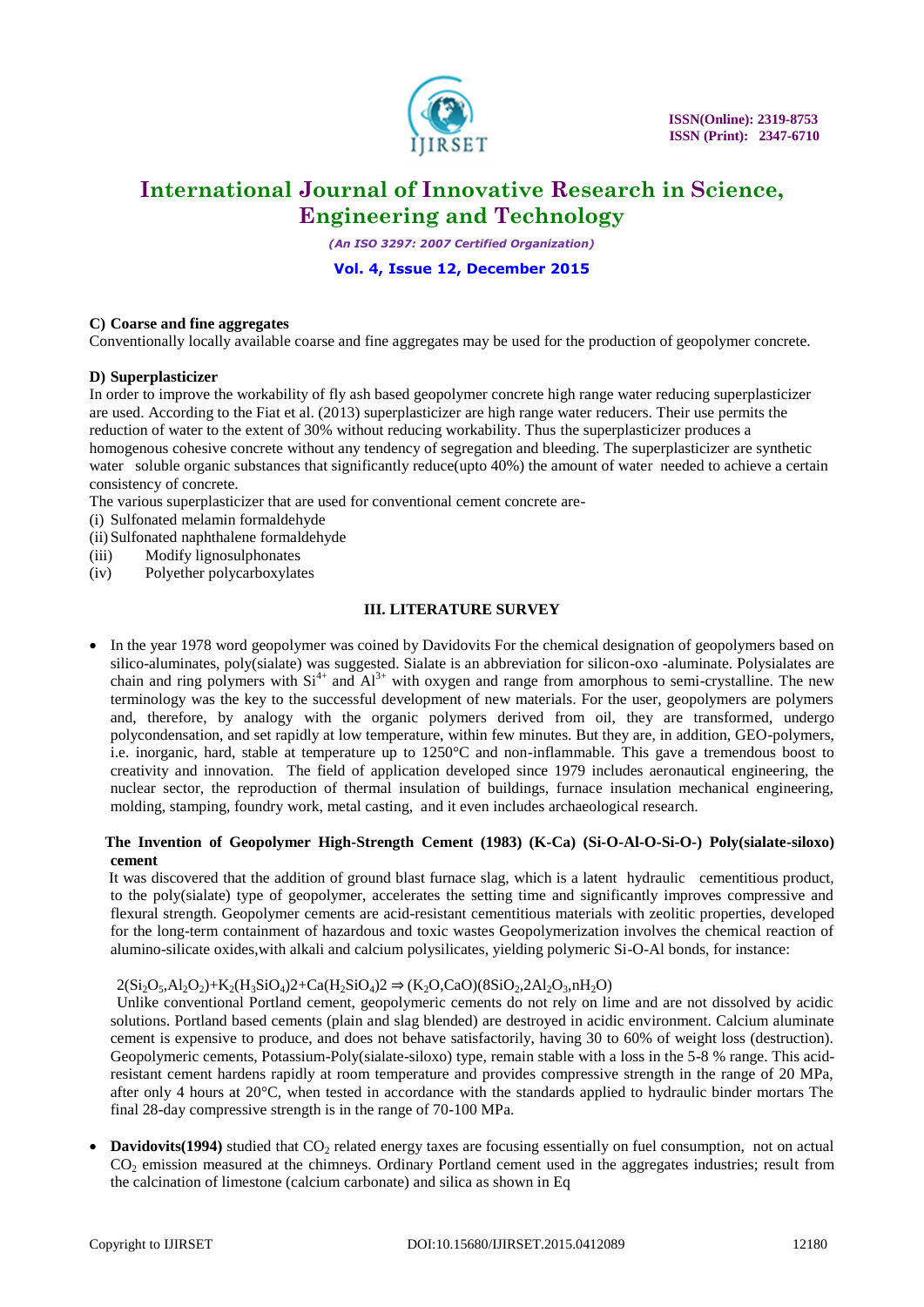

*(An ISO 3297: 2007 Certified Organization)*

### **Vol. 4, Issue 12, December 2015**

5CaCO3+2SiO2-(3CaO, SiO2) (2CaO, SiO2) +5CO2---------------Eq

The production of 1 ton of cement directly generates 1T of  $CO<sub>2</sub>$ . Minor reduction of  $CO<sub>2</sub>$  emissions may be achieved through the blending of Portland cement with replacement materials such as coal fly ash and iron blast furnace slag. In the year 2015 assuming that world Global Climate treaties might authorize an amount of this Portland blended cement production in order of 1850 million tones, the complementary need for new low  $CO<sub>2</sub>$  cementitious materials in the range of 1650 million tones requires the introduction of different technology. Novel geopolymeric poly (sialate-siloxo) cements, which do not rely on the calcination of limestone (and accompanying release of  $CO<sub>2</sub>$ ), are low  $CO<sub>2</sub>$  cementitious materials providing similar properties than current high  $CO<sub>2</sub>$  Portland cement. The technology reduces  $CO<sub>2</sub>$  emission caused by cement and aggregate industries by 80%.

- **Hardijito et al. (2004)** evaluated the effect of several factors on the properties of fly ash based geopolymer concrete, especially the compressive strength. The test variables included with the age of concrete, curing time, curing temperature, quantity of superplasticizer, the rest period prior to curing and the water content in the mix. The test result shows that the compressive strength of geopolymer concrete does not vary with the age of concrete, Longer curing time improves the polymerization process resulting in higher compressive strength approximately upto 75hours , commercially available Naphthalene based superplasticizer improved the workability of the fresh concrete but had very little effect on the compressive strength upto about two percent of this admixture to the mass of fly ash, beyond this value there is some degration of the compressive strength and increase in the curing temperature increases the concrete compressive strength upto 75°C.
- Experimental work conducted by **Demie et al. (2011)** focused on the effect of superplasticizer and curing temperature on the workability and compressive strength of self-compacting geopolymer concrete(SCGC). SCGC is an improved way of concreting execution that does not require compaction and is made by complete elimination of ordinary Portland cement content. The parameters investigated were superplasticizer (SP) dosage and curing temperature. SCGC were synthesized from low calcium fly ash, activated by combinations of sodium hydroxide and sodium silicate solutions and by incorporating of superplasticizer for self compactability. The SP dosage were 3%,4,%,5%,6% and 7% and the different curing temperature were 60°C,70°C,80°C and 90°C. The effect of SP dosage on workability such as filling ability, passing ability and resistance to segregation was evaluated. Result showed that the workability and compressive strength improved with the increase in SP dosage. An increase in strength was observed with the increase in curing temperature up to 70%. However the strength decreased when the curing temperature increased beyond 70°C. The compressive strength of 51.52MPA was obtained for SCGC with SP dosage of 6% and cured at 70°C oven temperature and the slump was 690mm.
- An experimental investigation conducted by **Dave and Sahu(2012)** with the alkaline liquid(  $NaOH+Na<sub>2</sub>SiO<sub>3</sub>$ ). In study three series of geopolymer concrete specimens composing 8M concentration of sodium hydroxide (NaOH) was adopted and 9 cube specimens were prepared.After casting, the specimens were kept in rest period for five days and then they were demoulded. The specimens were wrapped by plastic sheet to prevent loss of moisture and placed in an oven. The test specimens were cured at 60°C in an oven and at ambient condition. The curing time varied from 24hours to 168hours (7days). The result showed that the strength of geopolymer concrete after 24hours was not superior and after 7days the compressive strength of geopolymer concrete was moderate. Another important observation was that the 7days compressive strength of hot cures specimens were about 3 times more than that of ambient cured specimens.
- A study conducted by **Bhosale and Shinde(2012)** using fly ash and alkaline activator with geopolymerization process. The factors that influence the early age compressive strength such as molarities of sodium hydroxide (NaOH) have been studied. Sodium hydroxide and sodium silicate solution were used as an alkaline activator. These studies the comprises the comparison of the ratios of  $Na<sub>2</sub>SiO<sub>3</sub>$  and NaOH at the values 0.39 and 2.51. The geopolymer paste samples were cured at  $60^{\circ}$ C for 1 day and kept at room temperature until the testing days. The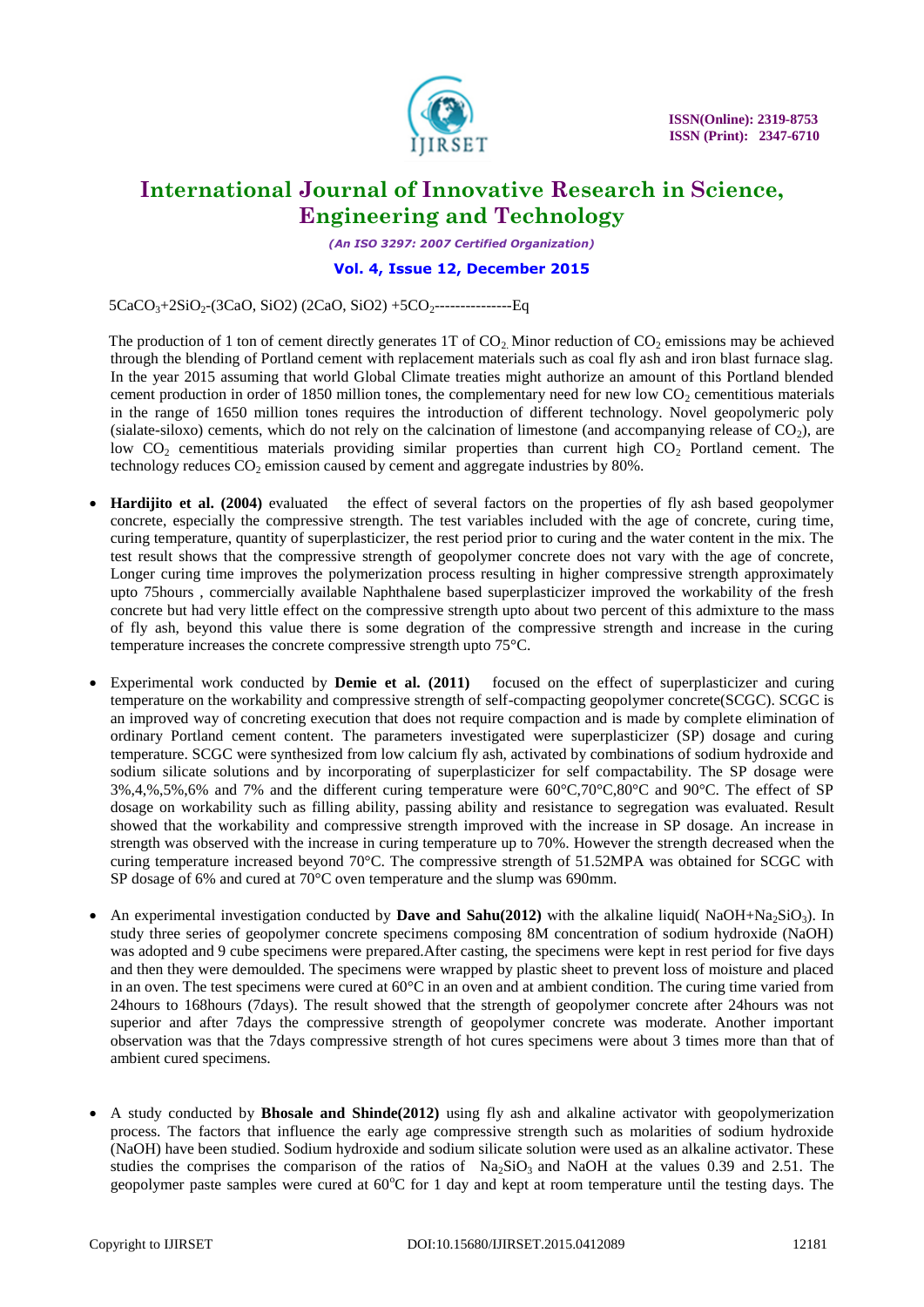

*(An ISO 3297: 2007 Certified Organization)*

#### **Vol. 4, Issue 12, December 2015**

compressive strength tested at 7 and 28 days. The result showed that the geopolymer paste with NaOH conceration, compressive strength increase with molarities increases. It was also found that at ratio of 2.5 of Na<sub>2</sub>SiO<sub>3</sub> and NaOH the compressive strength was greater as compared to 0.39 and compressive strength is more for oven drying as compared to specimen left in ambient temperature.

- An experimental investigation conducted by **Sanni and Khadriranaikar(2012)** on the performance of geopolymer concrete subjected to severe environmental conditions. The grades that was chosen for the investigation were M30 M40 M50 and M60 molarity chosen was 8M and 12M and oven curing was done at 60∘C.It is well known that mechanisms of attack by sulphuric acid and magnesium sulphates are different. Conventional concrete are generally not resistant to prolonged exposure to very high concentrations of these solutions because decalcification of C-S-H will occur. As a result of this OPC concrete surface becomes soft and could be removed thus exposing the interior concrete layers to deterioration. At the same time the magnesium sulphate attack causes decalcification of C-S-H to form magnesium silicate hydrate (M-S-H). It also destroys the binding capacity of C-S-H and leads to a loss of adhesion and strength in concrete. Durability of specimens were assessed by immersing GPC specimens in10% sulphuric acid and 10% magnesium sulphate solutions separately, periodically monitoring was done over a period of 15,30 and 45 days. The result indicates that the heat cured fly ash based geopolymer concrete had an excellent resistance to acid and sulphate attack when compared to conventional concrete. Thus it can be said that the production of geopolymers have a higher strength, excellent volume stability and better durability. The better performance of geopolymeric materials than that of Portland cement concrete inn acidic environment might be attributed to the lower calcium content of the source material as a main possible factor since geopolymer concrete does not rely on lime like Portland concrete. A superplasticizer Conplast SP-430(Napthalene based) used for easy working of fresh GPC and found that the workability of GPC decreases with increase in the grade of concrete this is because of the decrease in the ratio of water to geopolymer solids. As the molarity of the NaOH solution increases the workability of GPC decreases. Thus as the grade of the concrete increases the mix become stiffer decreasing the workability.
- Various properties of geopolymer concrete by using fly ash were studied by **Raijiwala et al (2013).** In this Potassium hydroxide and Sodium Hydroxide were used as an alkali activators in different mix proportion and superplasticizer is added to improve the workability of geopolymer concrete. The actual compressive strength of the concrete depends on various parameters such as the ratio of the activator solution to fly ash, molarity of the alkaline solution, ratio of the activator chemicals, curing temperature etc. The specimens were cured at two different temperature 25 $\degree$ C and 60 $\degree$ C for 24 hours in the oven then left to open air (room temperature 25 $\degree$ C) in the laboratory until testing. Compressive strength, Flexural Strength, Split tensile strength, Pull out strength were evaluated at 1,7,14 and 28 days. It was observed that Compressive strength of GPC increases over controlled concrete by 46% higher. (M25 achieves M45). Split tensile strength of GPC increases over controlled concrete by 45% high. Flexural Strength of GPC increased over controlled concrete by 62% higher. In pull out test GPC increases over controlled concrete by 51% higher. It was also observed that strength was greater at curing of 60̊C compared to 25C. ̊
- **Vora and Dave(2013)** conducted the experimental work by casting 20 geopolymer concrete mixes to evaluate the effect of various parameters affecting it's the compressive strength in order to enhance its overall performance. Various parameters i.e. ratio of alkaline liquid to fly ash, conceration of sodium hydroxide, ratio of sodium silicate to sodium hydroxide, curing time, curing temperature, dosage of superplasticizer and additional water content in the mix were investigated. The test result showed that the ratio of sodium silicate to sodium hydroxide ratio by mass equal to 2 had resulted into higher compressive strength as compared to 2.5,higher molarity also increases the compressive strength up to 14M,with curing time also compressive strength increases rapid rate of increase in strength had been observed up to the curing time of 24hours, the compressive strength of geopolymer concrete also increases when the curing temperature is in the range 60°C to 90°C and minor reduction of compressive strength of geopolymer concrete is observed when the superplasticizer dosage is greater than 2%.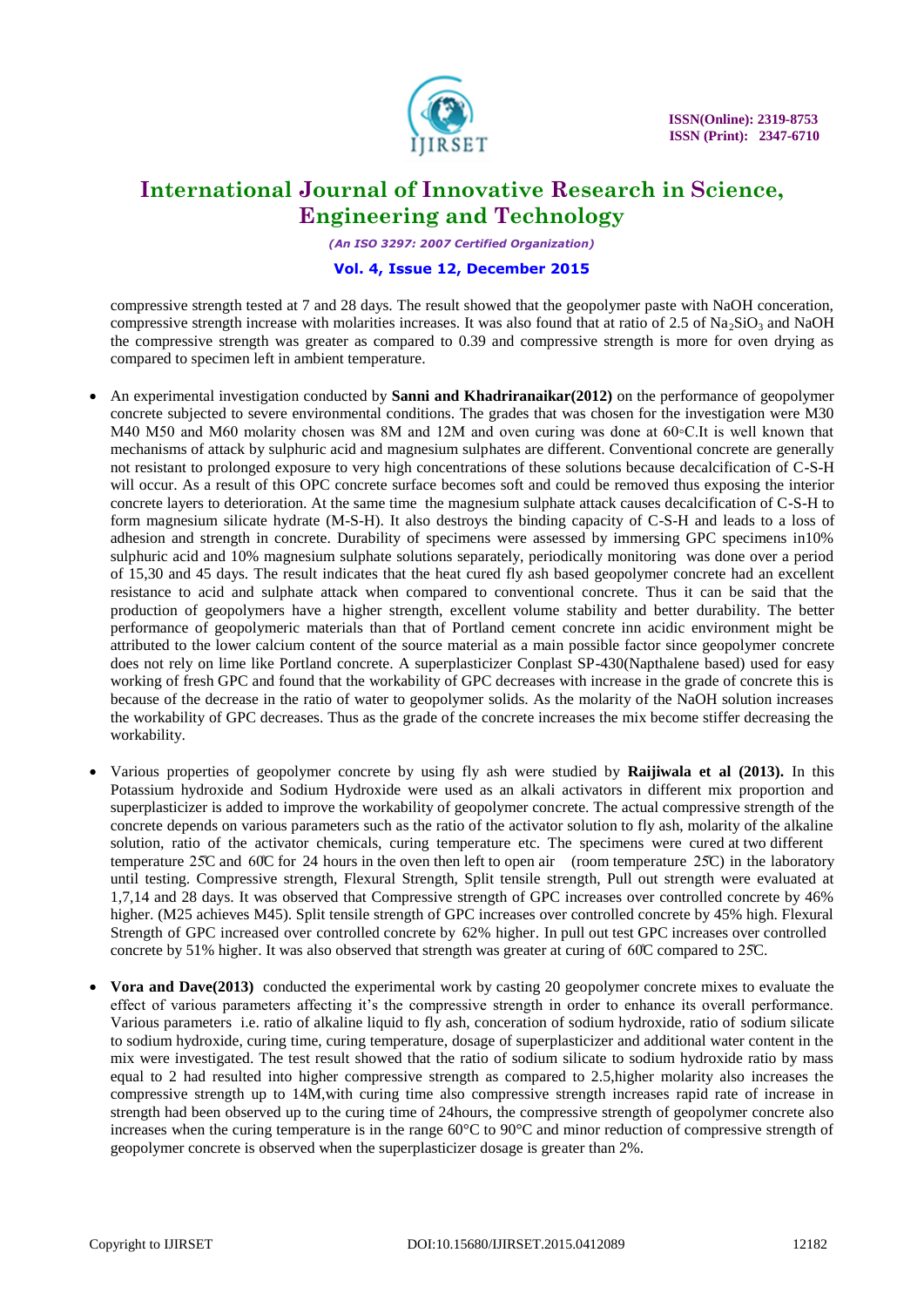

*(An ISO 3297: 2007 Certified Organization)*

### **Vol. 4, Issue 12, December 2015**

- **Maria et al. (2014)** critically analyzed the economic and environmental benefits of geopolymer concrete and address the financial and environmental issues associated with the production and use of Portland cement. Geopolymer concrete products also known to possess far better durability and strength properties than Portland cement concrete. These properties were investigated extensively in laboratory to verify and confirm the superior durability and strength properties. Laboratory tests were conducted on compressive strength, split tensile strength and flexural test for specimens with combination of different molarity(8M,10M,12M,14M,16M). It was found that compressive strength of GPC specimens with 12M is 1.25 times more than that of GPC with other molarities after 28days of hot curing; split tensile strength with 12M was 1.18 times more than other molarities while flexural strength with 12M is 1.058 times more. It was also reported that geopolymer technology does not only contribute to the reduction of green house gas emissions but also reduces disposal costs of industrial waste and geopolymer technology encourages recycling of waste and finally it will be an important step towards sustainable concrete industry.
- Extensive research and development work carried out in the field of geopolymer concrete by **Dr.S.S.Amritphale** chief scientist a renowned person in the field of material science, **Dr. (Er.).Manish Mudgal** and **Er.R.K.Chouhan** renowned person in the field of concrete technology they have designed and developed geopolymer concrete for high compressive and flexural strength upto 80MPa and 6MPa respectively at CSIR-AMPRI,Bhopal.

### **III. SOME OF THE WORK DONE ON GEOPOLYMERS IN AUSTRALIA**

A lot of research work in geopolymer concrete has been done in Australia. Some of the work done on geopolymer concrete in Australia is shown in Figure 1 as Figure 1.1, 1.2 and 1.3. In Figure 1.1 Geopolymer concrete sewer pipes being installed in Toowoomba, Queensland, Australia.(2005) in Figure 1.2 Prestressed geopolymer concrete railway Sleepers installed as spot-replacement sleepers in the Melbourne to Sydney mainline, near Goulburn, NSW Australia.(2005) and in Figure 1.3 Earth Friendly Concrete (EFC) is a proprietary geopolymer concrete developed in Australia and used in a range of precast and in-situ applications.(2014)

Fig. 1 Work Done on Geopolymer Concrete in Australia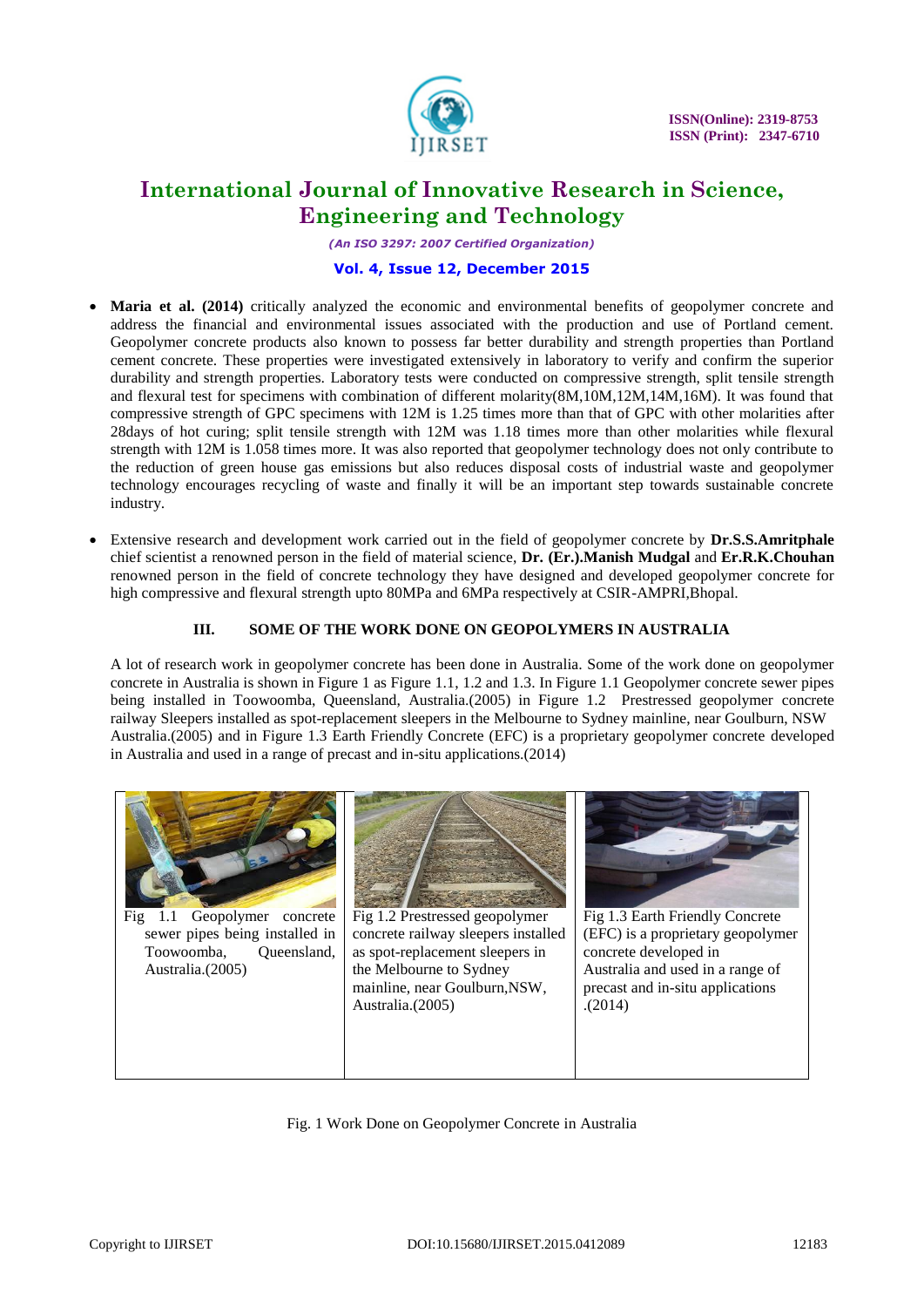

 **ISSN(Online): 2319-8753 ISSN (Print): 2347-6710** 

# **International Journal of Innovative Research in Science, Engineering and Technology**

*(An ISO 3297: 2007 Certified Organization)*

### **Vol. 4, Issue 12, December 2015**

# **IV. WORK DONE ON GEOPOLYMER CONCRETE IN CSIR-AMPRI, BHOPAL(INDIA)**

 CSIR-AMPRI Bhopal, India working a lot in the field of geopolymer concrete some of the work has been demonstrated in Figure 2. Figure 2.1 shows the cement free cast in situ structure that was developed in the year 2011 while Figure 2.2 shows the cement free concrete road that was demonstrated in the year 2014 the detailed specification of structure and road has been illustrated along with the figure.

| Fig 2.1 Cement free Cast-in-Situ Structure                                                                                                                      | Fig 2.2 Cement Free Concrete Road                                                                                                                                                                                                    |
|-----------------------------------------------------------------------------------------------------------------------------------------------------------------|--------------------------------------------------------------------------------------------------------------------------------------------------------------------------------------------------------------------------------------|
| Dimension: $1.4 \text{ m} \times 1.4 \text{ m} \times 2.4 \text{ m}$<br>Compressive Strength: 25 MPa<br>Flexural Strength: 3 MPa<br>Year of Demonstration: 2011 | Dimension: $34 \text{ m} \times 3.75 \text{ m}$ and thickness<br>of pavement quality geopolymer concrete is<br>150 mm on prepared subgrade<br>Compressive Strength: 35MPa<br>Flexural Strength: 4 MPa<br>Year of Demonstration: 2014 |

Fig 2 Work Done on Geopolymer Concrete at CSIR-AMPRI,Bhopal (India)

# **VI. DISCUSSIONS AND CONCLUSION**

On performing the extensive survey on the basis of the literature which is available, it is easy to understand that cement which is key ingredient of concrete has negative impact on the environment releasing carbon dioxide to the atmosphere. In cement manufacturing about one ton of  $CO<sub>2</sub>$  is released in one ton clinker production, contributes 7% global  $CO<sub>2</sub>$  emission. Hence it is necessary to evaluate the techno physical materials in concrete preparation, which could be eco friendly and reduces the  $CO<sub>2</sub>$  gas emissions. Environmental friendly building becoming a crucial issue in construction industry. The course towards sustainable concrete involves mainly minimizing the environmental impact of concrete production by substituting virgin materials by recycled ones as well as reducing the global  $CO<sub>2</sub>$ emissions. The approach adopted the use of fly ash as a partial substitute/full substitute of Portland cement for fly ash concrete production.

In 1978 Prof Joseph Davidovits of France developed inorganic polymeric materials and coined the term **Geopolymer**

 Due to their unique physical and chemical properties it is widely used in many fields like construction materials, transportation, road building, aerospace materials, metallurgy mining etc. On performing the extensive survey on the basis of literature which is available it was found that Geopolymer Concrete is much better than the cement concrete in terms of strength durability and mostly it protects the environment as it emits less  $CO<sub>2</sub>$  about 80% less than Ordinary Portland Cement Concrete.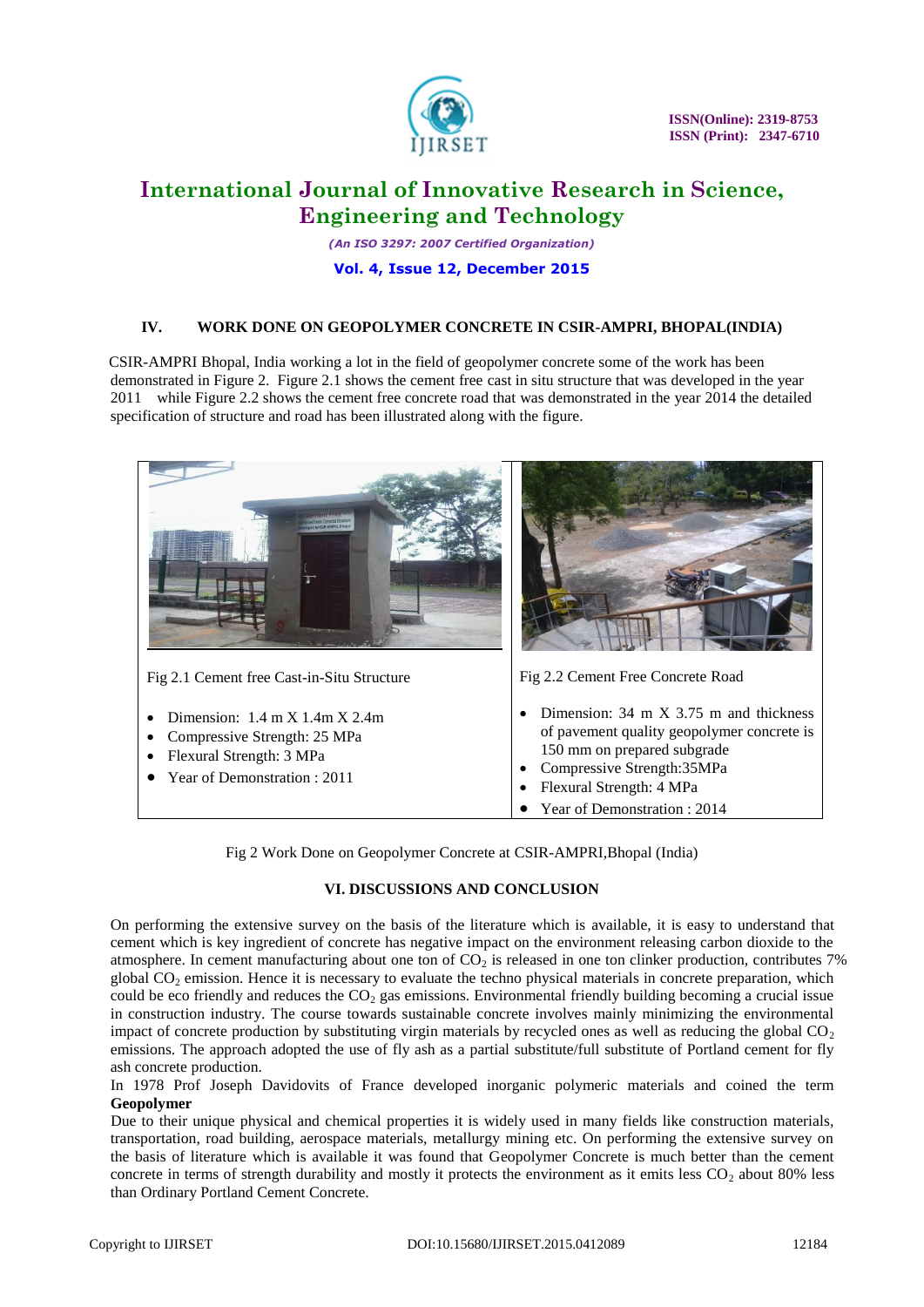

*(An ISO 3297: 2007 Certified Organization)*

#### **Vol. 4, Issue 12, December 2015**

 The advantage of Geopolymer Concrete is that higher compressive strength is easily achievable in a short period of time. The main factors that influence the compressive strength of Geopolymer Concrete is ratio of alkaline liquid to fly ash, concentration of sodium hydroxide, curing time, curing temperature, dosage of superplasticizer , rest period and additional water content mix. In Geopolymer Concrete curing is provided either in oven or in ambient under natural sunlight. Through the literature a conclusion has been drawn that high strength in Geopolymer Concrete can be achieved when the molarity of NaOH solution is between 10M-16M, ratio of sodium silicate to sodium hydroxide between 0.5-2.5, curing time should be 6to96 hours but it is also reported that beyond 48hours is not significant while the curing temperature should be between 30°C-90°C but beyond 70°C strength decreases.

The literature also reported that Geoplymer Concrete has an excellent resistance to acid and sulphate attack when compared to conventional cement concrete. Thus we can say that the production of geopolymers have a relative higher strength excellent volume stability and better durability. But the main problem that is encountered with geopolymer Concrete is **workability**; it is not as much as workable as compared to conventional cement concrete. The workability in Cement Concrete is generally increased by addition of superplasticizer. The conventional superplasticizer's available are generally Sulfonated melamin formaldehyde condensates, Sulphonated naphthalene formaldhyde condensates, Modify lignosulphonates, Polyether polycarboxylates. Very less literature is available on the workability of geopolymer Concrete.

This is reported that when the dosage of superplasticizer is greater than 2% by mass of fly ash in Geopolymer Concrete there is some segregation and decrease in the compressive strength As it is also reported that higher molarity results in higher strength and lesser in workability. As per most reported literature, the Naphthalene based superplasticizer was used for improving the compressive strength of Geoploymer Concrete whereas ignoring the workability.

 In the most research work it is reveled that higher the strength lesser the workability and vice versa. Hence there is need of the day to investigate the remedies of the problem of workability in Geopolymer Concrete.

#### **ACKNOWLEDGMENT**

The authors wish to acknowledge the support rendered by CSIR-Advanced Materials and Processes Research Institute (AMPRI), in preparation of this manuscript.

#### **REFERENCES**

- [1] Alam J. and Akhtar M.N. "Fly autilization in different sectors in Indian scenario." International Journal of emerging trends in Engineering and Development, Vol.1,No.1,pp.1-14,2011.
- [2] Bhavsar D. Gaurang, Talavia R. Kinjal, Suthar P. Dhruv, Amin B. Manali, Parmar A. Abhijitsinh " Workability Properties Of Geopolymer Concrete Using Accelerator And Silica Fume As An Admixture." International Journal For Technological Research In Engineering, Vol.1, No.8, pp. 541-544, 2014.
- [3] Bhosale. M. A.,and Shinde. N.N. "Geopolymer Concrete by Using Fly Ash in Construction." ISOR Journal of Mechanical and Civil Engineering, Vol.1, No.3, pp. 25-30, 2012
- [4] Chanh N.V., Trung B. D., Tuan D.V. "Recent Research Geopolymer Concrete." Proceedings of 3<sup>rd</sup> ACF International Conference, HCM City, Vietnam, A.Vol.18,pp. 235-241,2008.
- [5] Dave N and Sahu V. "Experimental evaluation of low calcium Fly Ash based Geopolymer Concrete." International Journal of Engineering Science and Technology (IJEST), Vol.4, No.12, pp. 4805-4808,2012
- [6] Davidovits Joseph . "Global Warming on the Cement and Aggregates Industries." World Resource Review, Vol.6, No.2, pp. 263-278,1994.
- [7] Davidovits Joseph . "Chemistry of geopolymeric systems terminology geopolymer." 99 International conferences, France, 1999.
- [8] Davidovits Joseph . "30 years of successes and failures in Geopolymer Applications in Geopolymer Applications. Market Trends and Potential Breakthroughs." Geopolymer Conference, October 28-29, 2002, Melbourne, Australia, 2002.
- [9] Fiat Daniela, Lazar Mirela, Baciu Victoria, Hubca Gheorghe . "Superplasticizer polymeric additives used in concrete." Materiale Plastice, Vol.49, No.1,pp. 62-67,2013.
- [10] Gourley J. T . " Geopolymers in Australia." Journal of the Australian Ceramics Society Volume, Vol.50, No.1, pp. 102-110, 2014.
- [11]Hardijito Djwantoro, Wallah .E Stennie, Sumajouw .J M. Dody and Rangan Vijaya B. "Factors Influencing The Compressive Strength Of Fly Ash Based Geopolymer Concrete." Civil Engineering Dimension Vol.6, No.2,pp. 88-93,2005.
- [12] Motorwala Ammar, Shah Vineet, Kammula Ravishankar, Nannapaneni Praveena, Raijiwala D.B. "Alkali Activated Fly-Ash Based Geopolymer Concrete." International Journal of Emerging Technology and Advanced Engineering,Vol. 3, No.1, pp.159-166,2013.
- [13] Nawaz.I "Disposal and Utilization of Fly Ash to Protect the Environment." International Journal of Innovative Research in Science, Engineering and Technology, Vol.2, No.10, pp.5299-5266,2013.